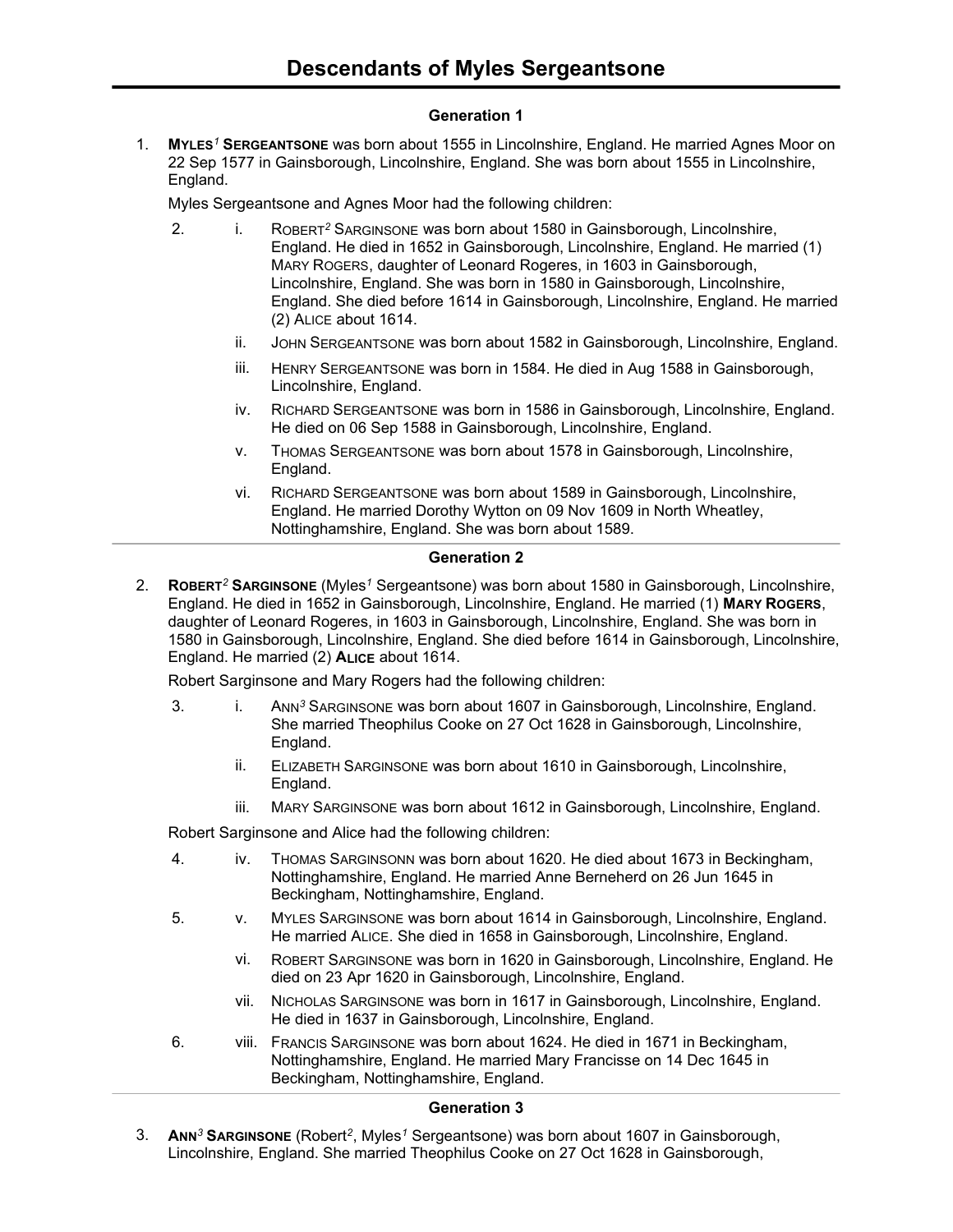# **Generation 3 (con't)**

Lincolnshire, England.

Theophilus Cooke and Ann Sarginsone had the following child:

- i. MYLES*<sup>4</sup>* COOKE was born in 1630.
- 4. **THOMAS***<sup>3</sup>* **SARGINSONN** (Robert*<sup>2</sup>* Sarginsone, Myles*<sup>1</sup>* Sergeantsone) was born about 1620. He died about 1673 in Beckingham, Nottinghamshire, England. He married Anne Berneherd on 26 Jun 1645 in Beckingham, Nottinghamshire, England.

Thomas Sarginsonn and Anne Berneherd had the following child:

- 7. i. ROGER*<sup>4</sup>* SERGINSON was born about 1648 in Beckingham, Nottinghamshire, England. He married Elizabeth Horst on 16 Oct 1672 in Bole, Nottinghamshire, England (Roger from Beckingham).
- 5. **MYLES***<sup>3</sup>* **SARGINSONE** (Robert*<sup>2</sup>* , Myles*<sup>1</sup>* Sergeantsone) was born about 1614 in Gainsborough, Lincolnshire, England. He married **ALICE**. She died in 1658 in Gainsborough, Lincolnshire, England.

Myles Sarginsone and Alice had the following children:

- i. JOHN*<sup>4</sup>* SARGINSONE was born about 1647 in Gainsborough, Lincolnshire, England.
- 8. ii. JOSEPH SARGINSONE was born on 22 Apr 1654 in Gainsborough, Lincolnshire, England. He died in 1721 in Gainsborough, Lincolnshire, England (possible - not confirmed). He married MARY.
- 6. **FRANCIS***<sup>3</sup>* **SARGINSONE** (Robert*<sup>2</sup>* , Myles*<sup>1</sup>* Sergeantsone) was born about 1624. He died in 1671 in Beckingham, Nottinghamshire, England. He married Mary Francisse on 14 Dec 1645 in Beckingham, Nottinghamshire, England.

Francis Sarginsone and Mary Francisse had the following children:

- i. SUSANNA*<sup>4</sup>* SARGINSONE was born about 1648 in Beckingham, Nottinghamshire, England.
- ii. MARIA SARGINSONE was born about 1646 in Beckingham, Nottinghamshire, England.
- 9. iii. FRANCIS SARGINSONE was born about 1666 in Beckingham, Nottinghamshire, England. He married Mary Simms on 24 Jun 1691 in Walkeringham, Nottinghamshire, England. She was born about 1670.

## **Generation 4**

7. **ROGER***<sup>4</sup>* **SERGINSON** (Thomas*<sup>3</sup>* Sarginsonn, Robert*<sup>2</sup>* Sarginsone, Myles*<sup>1</sup>* Sergeantsone) was born about 1648 in Beckingham, Nottinghamshire, England. He married Elizabeth Horst on 16 Oct 1672 in Bole, Nottinghamshire, England (Roger from Beckingham).

Roger Serginson and Elizabeth Horst had the following children:

- 10. i. ROGER*<sup>5</sup>* SERGINSON was born about 1684. He died in 1762 in Gainsborough, Lincolnshire, England (aged 78, a farmer). He married (1) ELIZABETH. He married (2) JANE BILLIART on 16 Jun 1732 in Gainsborough, Lincolnshire, England.
	- ii. THOMAS SERGINSON was born in 1673 in Beckingham, Nottinghamshire, England.
- 8. **JOSEPH***<sup>4</sup>* **SARGINSONE** (Myles*<sup>3</sup>* , Robert*<sup>2</sup>* , Myles*<sup>1</sup>* Sergeantsone) was born on 22 Apr 1654 in Gainsborough, Lincolnshire, England. He died in 1721 in Gainsborough, Lincolnshire, England (possible - not confirmed). He married **MARY**.

Joseph Sarginsone and Mary had the following child:

- 11. i. ROBERT*<sup>5</sup>* SARGINSONE was born about 1701 in Gainsborough, Lincolnshire, England. He died in 1761 in Gainsborough, Lincolnshire, England. He married MARY.
- 9. **FRANCIS***<sup>4</sup>* **SARGINSONE** (Francis*<sup>3</sup>* , Robert*<sup>2</sup>* , Myles*<sup>1</sup>* Sergeantsone) was born about 1666 in Beckingham, Nottinghamshire, England. He married Mary Simms on 24 Jun 1691 in Walkeringham, Nottinghamshire, England. She was born about 1670.

Francis Sarginsone and Mary Simms had the following child: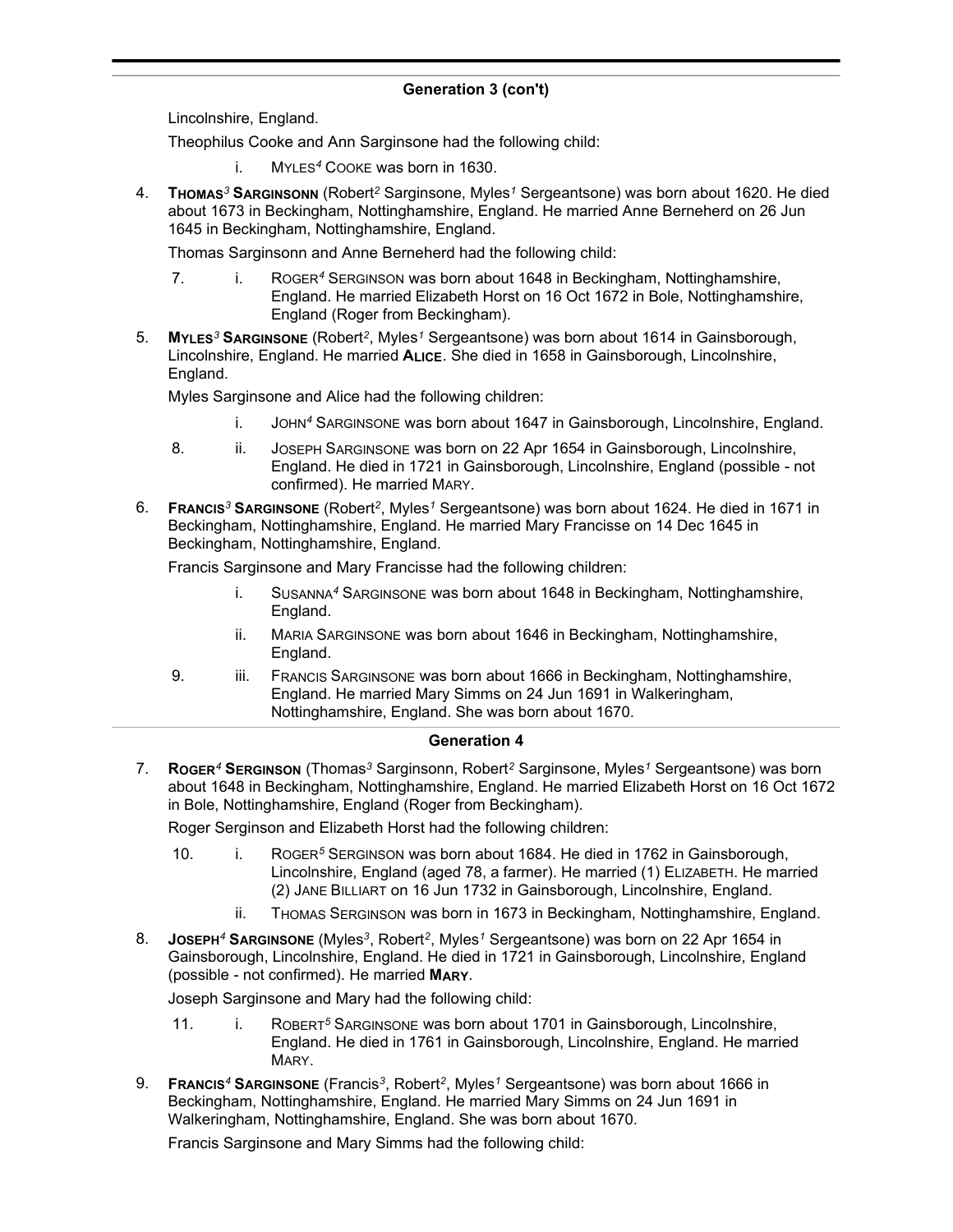### **Generation 4 (con't)**

i. MARY*<sup>5</sup>* SARGESON was born about 1692 in Walkeringham, Nottinghamshire, England.

#### **Generation 5**

10. **ROGER***<sup>5</sup>* **SERGINSON** (Roger*<sup>4</sup>* , Thomas*<sup>3</sup>* Sarginsonn, Robert*<sup>2</sup>* Sarginsone, Myles*<sup>1</sup>* Sergeantsone) was born about 1684. He died in 1762 in Gainsborough, Lincolnshire, England (aged 78, a farmer). He married (1) **ELIZABETH**. He married (2) **JANE BILLIART** on 16 Jun 1732 in Gainsborough, Lincolnshire, England.

Roger Serginson and Elizabeth had the following child:

i. JOSEPH*<sup>6</sup>* SERGINSON was born about 1725 in Gainsborough, Lincolnshire, England.

Roger Serginson and Jane Billiart had the following children:

- 12. ii. THOMAS SERGINSON was born about 1734 in Gainsborough, Lincolnshire, England. He married Alice Tabb on 25 Dec 1758 in Gainsborough, Lincolnshire, England (Thomas from Northolme near to Wainfleet).
	- iii. ANN SERGINSON was born about 1734 in Gainsborough, Lincolnshire, England (twin sister Jane).
	- iv. JANE SERGINSON was born about 1734 in Gainsborough, Lincolnshire, England (twin sister Ann).
- 13. v. JOHN SERGINSON was born about 1741 in Gainsborough, Lincolnshire, England. He married Elizabeth Foulston on 12 Jan 1767 in Gainsborough, Lincolnshire, England.
	- vi. ROGER SERGINSON. He died in 1746 in Gainsborough, Lincolnshire, England.
- 11. **ROBERT***<sup>5</sup>* **SARGINSONE** (Joseph*<sup>4</sup>* , Myles*<sup>3</sup>* , Robert*<sup>2</sup>* , Myles*<sup>1</sup>* Sergeantsone) was born about 1701 in Gainsborough, Lincolnshire, England. He died in 1761 in Gainsborough, Lincolnshire, England. He married **MARY**.

Robert Sarginsone and Mary had the following children:

- i. MARY*<sup>6</sup>* SARGINSONE. She died in 1743 in Gainsborough, Lincolnshire, England.
- ii. JOSEPH SARGINSONE was born about 1730 in Gainsborough, Lincolnshire, England (twin was Benjaman).
- 14. iii. BENJAMAN SARGINSONE was born about 1730 in Gainsborough, Lincolnshire, England (twin was Joseph). He married Catherine Winn on 23 Apr 1759 in Gainsborough, Lincolnshire, England. She was born about 1720. She died in 1786 in Gainsborough, Lincolnshire, England.
	- iv. SARAH SARGINSONE was born about 1728 in Gainsborough, Lincolnshire, England.
	- v. WILLIAM SARGINSONE was born about 1732 in Gainsborough, Lincolnshire, England.
	- vi. JOSEPH SARGINSONE was born about 1735 in Gainsborough, Lincolnshire, England.

#### **Generation 6**

12. **THOMAS***<sup>6</sup>* **SERGINSON** (Roger*<sup>5</sup>* , Roger*<sup>4</sup>* , Thomas*<sup>3</sup>* Sarginsonn, Robert*<sup>2</sup>* Sarginsone, Myles*<sup>1</sup>* Sergeantsone) was born about 1734 in Gainsborough, Lincolnshire, England. He married Alice Tabb on 25 Dec 1758 in Gainsborough, Lincolnshire, England (Thomas from Northolme near to Wainfleet).

Thomas Serginson and Alice Tabb had the following child:

- i. THOMAS*<sup>7</sup>* SERGINSON was born about 1759 in Gainsborough, Lincolnshire, England.
- 13. **JOHN***<sup>6</sup>* **SERGINSON** (Roger*<sup>5</sup>* , Roger*<sup>4</sup>* , Thomas*<sup>3</sup>* Sarginsonn, Robert*<sup>2</sup>* Sarginsone, Myles*<sup>1</sup>* Sergeantsone) was born about 1741 in Gainsborough, Lincolnshire, England. He married Elizabeth Foulston on 12 Jan 1767 in Gainsborough, Lincolnshire, England.

John Serginson and Elizabeth Foulston had the following child:

- i. JANE*<sup>7</sup>* SERGINSON was born in 1768 in Gainsborough, Lincolnshire, England.
- 14. **BENJAMAN***<sup>6</sup>* **SARGINSONE** (Robert*<sup>5</sup>* , Joseph*<sup>4</sup>* , Myles*<sup>3</sup>* , Robert*<sup>2</sup>* , Myles*<sup>1</sup>* Sergeantsone) was born about 1730 in Gainsborough, Lincolnshire, England (twin was Joseph). He married Catherine Winn